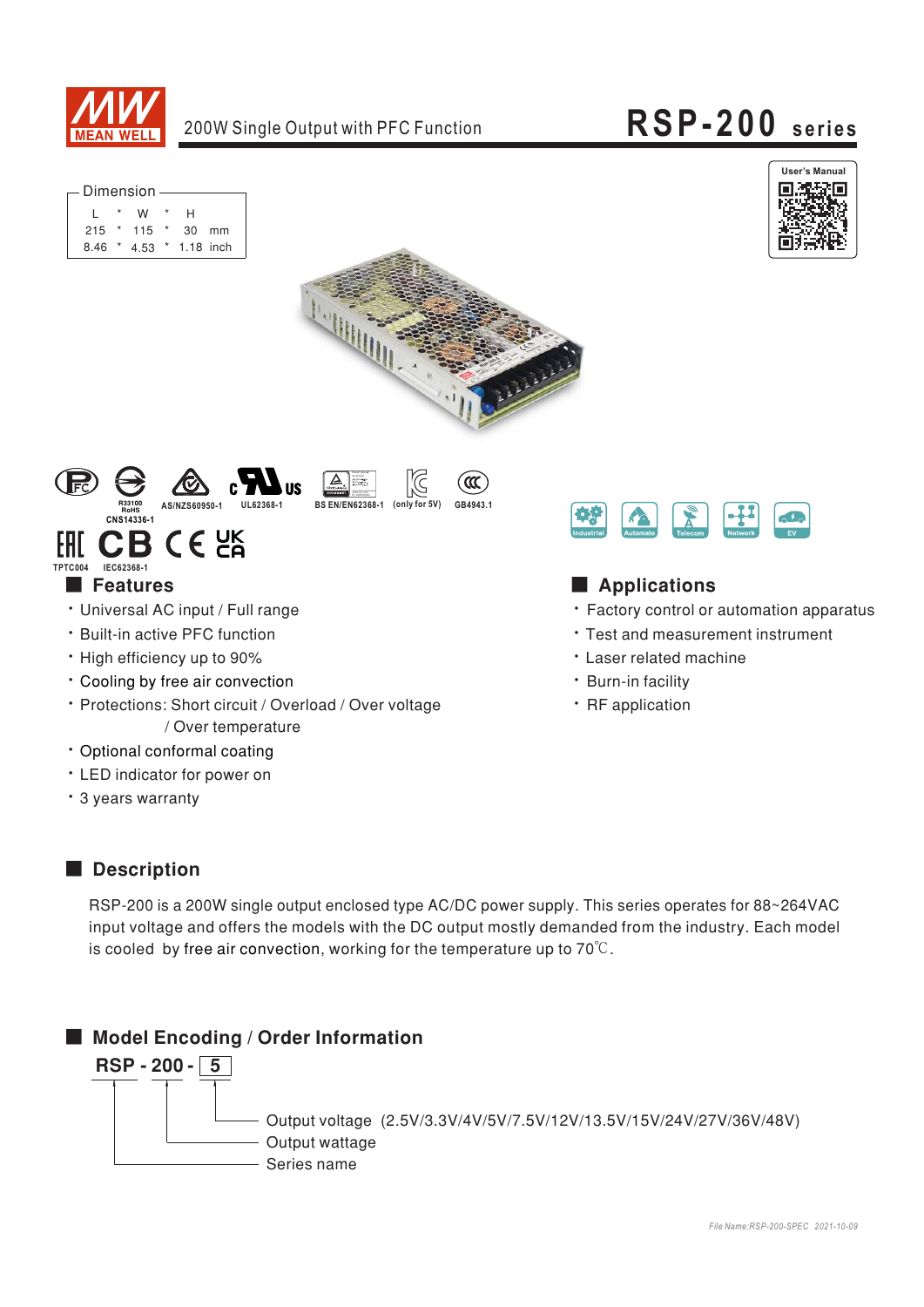

#### **SPECIFICATION**

| <b>MODEL</b>        |                                                                                                                                                                                                                                                                                                                                                                                                                                                                                                                                                                                                                                                                                                                                                                                                                                                                                                                                                                                                                                                                                                                                                                                                                                                                                                                                                                                                                                                                 | RSP-200-2.5                                                                                                             | RSP-200-3.3                 | RSP-200-4    | RSP-200-5                                                                              | RSP-200-7.5   | RSP-200-12     |  |  |  |
|---------------------|-----------------------------------------------------------------------------------------------------------------------------------------------------------------------------------------------------------------------------------------------------------------------------------------------------------------------------------------------------------------------------------------------------------------------------------------------------------------------------------------------------------------------------------------------------------------------------------------------------------------------------------------------------------------------------------------------------------------------------------------------------------------------------------------------------------------------------------------------------------------------------------------------------------------------------------------------------------------------------------------------------------------------------------------------------------------------------------------------------------------------------------------------------------------------------------------------------------------------------------------------------------------------------------------------------------------------------------------------------------------------------------------------------------------------------------------------------------------|-------------------------------------------------------------------------------------------------------------------------|-----------------------------|--------------|----------------------------------------------------------------------------------------|---------------|----------------|--|--|--|
|                     | <b>DC VOLTAGE</b>                                                                                                                                                                                                                                                                                                                                                                                                                                                                                                                                                                                                                                                                                                                                                                                                                                                                                                                                                                                                                                                                                                                                                                                                                                                                                                                                                                                                                                               | 2.5V                                                                                                                    | 3.3V                        | 4V           | 5V                                                                                     | 7.5V          | 12V            |  |  |  |
| <b>OUTPUT</b>       | <b>RATED CURRENT</b>                                                                                                                                                                                                                                                                                                                                                                                                                                                                                                                                                                                                                                                                                                                                                                                                                                                                                                                                                                                                                                                                                                                                                                                                                                                                                                                                                                                                                                            | 40A                                                                                                                     | 40A                         | 40A          | 40A                                                                                    | 26.7A         | 16.7A          |  |  |  |
|                     | <b>CURRENT RANGE</b>                                                                                                                                                                                                                                                                                                                                                                                                                                                                                                                                                                                                                                                                                                                                                                                                                                                                                                                                                                                                                                                                                                                                                                                                                                                                                                                                                                                                                                            | $0 - 40A$                                                                                                               | $0 - 40A$                   | $0 - 40A$    | $0 - 40A$                                                                              | $0 - 26.7A$   | $0 - 16.7A$    |  |  |  |
|                     | <b>RATED POWER</b>                                                                                                                                                                                                                                                                                                                                                                                                                                                                                                                                                                                                                                                                                                                                                                                                                                                                                                                                                                                                                                                                                                                                                                                                                                                                                                                                                                                                                                              | 100W                                                                                                                    | <b>132W</b>                 | 160W         | 200W                                                                                   | 200.25W       | 200.4W         |  |  |  |
|                     | RIPPLE & NOISE (max.) Note.2 100mVp-p                                                                                                                                                                                                                                                                                                                                                                                                                                                                                                                                                                                                                                                                                                                                                                                                                                                                                                                                                                                                                                                                                                                                                                                                                                                                                                                                                                                                                           |                                                                                                                         | $100mVp-p$                  | 100mVp-p     | 150mVp-p                                                                               | 150mVp-p      | 150mVp-p       |  |  |  |
|                     | <b>VOLTAGE ADJ. RANGE</b>                                                                                                                                                                                                                                                                                                                                                                                                                                                                                                                                                                                                                                                                                                                                                                                                                                                                                                                                                                                                                                                                                                                                                                                                                                                                                                                                                                                                                                       | $2.35 - 2.85V$                                                                                                          | $2.97 - 3.8V$               | $3.7 - 4.3V$ | $4.5 - 5.5V$                                                                           | $6 - 9V$      | $10 - 13.2V$   |  |  |  |
|                     | VOLTAGE TOLERANCE Note.3 $\pm$ 2.0%                                                                                                                                                                                                                                                                                                                                                                                                                                                                                                                                                                                                                                                                                                                                                                                                                                                                                                                                                                                                                                                                                                                                                                                                                                                                                                                                                                                                                             |                                                                                                                         | ±2.0%                       | ±2.0%        | ±2.0%                                                                                  | ±2.0%         | ±1.0%          |  |  |  |
|                     | <b>LINE REGULATION</b>                                                                                                                                                                                                                                                                                                                                                                                                                                                                                                                                                                                                                                                                                                                                                                                                                                                                                                                                                                                                                                                                                                                                                                                                                                                                                                                                                                                                                                          | ±0.5%                                                                                                                   | $\pm 0.5\%$                 | $\pm 0.5\%$  | ±0.5%                                                                                  | $\pm 0.5\%$   | $\pm$ 0.3%     |  |  |  |
|                     | <b>LOAD REGULATION</b>                                                                                                                                                                                                                                                                                                                                                                                                                                                                                                                                                                                                                                                                                                                                                                                                                                                                                                                                                                                                                                                                                                                                                                                                                                                                                                                                                                                                                                          | ±1.5%                                                                                                                   | ±1.5%                       | ±1.0%        | ±1.0%                                                                                  | ±1.0%         | ±0.5%          |  |  |  |
|                     | <b>SETUP, RISE TIME</b>                                                                                                                                                                                                                                                                                                                                                                                                                                                                                                                                                                                                                                                                                                                                                                                                                                                                                                                                                                                                                                                                                                                                                                                                                                                                                                                                                                                                                                         | 1500ms, 50ms/230VAC<br>3000ms, 50ms/115VAC at full load                                                                 |                             |              |                                                                                        |               |                |  |  |  |
|                     | HOLD UP TIME (Typ.)                                                                                                                                                                                                                                                                                                                                                                                                                                                                                                                                                                                                                                                                                                                                                                                                                                                                                                                                                                                                                                                                                                                                                                                                                                                                                                                                                                                                                                             | 8ms at full load 230VAC /115VAC                                                                                         |                             |              |                                                                                        |               |                |  |  |  |
|                     | <b>VOLTAGE RANGE</b><br>Note.4                                                                                                                                                                                                                                                                                                                                                                                                                                                                                                                                                                                                                                                                                                                                                                                                                                                                                                                                                                                                                                                                                                                                                                                                                                                                                                                                                                                                                                  | 88~264VAC<br>$124 - 370VDC$                                                                                             |                             |              |                                                                                        |               |                |  |  |  |
|                     | <b>FREQUENCY RANGE</b>                                                                                                                                                                                                                                                                                                                                                                                                                                                                                                                                                                                                                                                                                                                                                                                                                                                                                                                                                                                                                                                                                                                                                                                                                                                                                                                                                                                                                                          | $47 - 63$ Hz                                                                                                            |                             |              |                                                                                        |               |                |  |  |  |
|                     | <b>POWER FACTOR (Typ.)</b>                                                                                                                                                                                                                                                                                                                                                                                                                                                                                                                                                                                                                                                                                                                                                                                                                                                                                                                                                                                                                                                                                                                                                                                                                                                                                                                                                                                                                                      | PF>0.95/230VAC                                                                                                          | PF>0.98/115VAC at full load |              |                                                                                        |               |                |  |  |  |
| <b>INPUT</b>        | <b>EFFICIENCY (Typ.)</b>                                                                                                                                                                                                                                                                                                                                                                                                                                                                                                                                                                                                                                                                                                                                                                                                                                                                                                                                                                                                                                                                                                                                                                                                                                                                                                                                                                                                                                        | 79.5%                                                                                                                   | 81.5%                       | 84%          | 85.5%                                                                                  | 89%           | 89%            |  |  |  |
|                     | <b>AC CURRENT (Typ.)</b>                                                                                                                                                                                                                                                                                                                                                                                                                                                                                                                                                                                                                                                                                                                                                                                                                                                                                                                                                                                                                                                                                                                                                                                                                                                                                                                                                                                                                                        | 2A/115VAC                                                                                                               | 1.1A/230VAC                 |              | 2.5A/115VAC                                                                            | 1.3A/230VAC   |                |  |  |  |
|                     | <b>INRUSH CURRENT (Typ.)</b>                                                                                                                                                                                                                                                                                                                                                                                                                                                                                                                                                                                                                                                                                                                                                                                                                                                                                                                                                                                                                                                                                                                                                                                                                                                                                                                                                                                                                                    | 20A/115VAC<br>40A/230VAC                                                                                                |                             |              |                                                                                        |               |                |  |  |  |
|                     | <b>LEAKAGE CURRENT</b>                                                                                                                                                                                                                                                                                                                                                                                                                                                                                                                                                                                                                                                                                                                                                                                                                                                                                                                                                                                                                                                                                                                                                                                                                                                                                                                                                                                                                                          | <1mA/240VAC                                                                                                             |                             |              |                                                                                        |               |                |  |  |  |
| <b>PROTECTION</b>   | <b>OVERLOAD</b>                                                                                                                                                                                                                                                                                                                                                                                                                                                                                                                                                                                                                                                                                                                                                                                                                                                                                                                                                                                                                                                                                                                                                                                                                                                                                                                                                                                                                                                 | 105 $\sim$ 135% rated output power                                                                                      |                             |              |                                                                                        |               |                |  |  |  |
|                     |                                                                                                                                                                                                                                                                                                                                                                                                                                                                                                                                                                                                                                                                                                                                                                                                                                                                                                                                                                                                                                                                                                                                                                                                                                                                                                                                                                                                                                                                 |                                                                                                                         |                             |              | Protection type : Hiccup mode, recovers automatically after fault condition is removed |               |                |  |  |  |
|                     |                                                                                                                                                                                                                                                                                                                                                                                                                                                                                                                                                                                                                                                                                                                                                                                                                                                                                                                                                                                                                                                                                                                                                                                                                                                                                                                                                                                                                                                                 | $2.88 - 3.5V$                                                                                                           | $3.8 - 4.62V$               | $4.5 - 5.6V$ | $5.75 - 7V$                                                                            | $9.4 - 10.9V$ | $13.8 - 16.2V$ |  |  |  |
|                     | <b>OVER VOLTAGE</b>                                                                                                                                                                                                                                                                                                                                                                                                                                                                                                                                                                                                                                                                                                                                                                                                                                                                                                                                                                                                                                                                                                                                                                                                                                                                                                                                                                                                                                             | Protection type : Shut down o/p voltage, re-power on to recover                                                         |                             |              |                                                                                        |               |                |  |  |  |
|                     | <b>OVER TEMPERATURE</b>                                                                                                                                                                                                                                                                                                                                                                                                                                                                                                                                                                                                                                                                                                                                                                                                                                                                                                                                                                                                                                                                                                                                                                                                                                                                                                                                                                                                                                         | Shut down o/p voltage, recovers automatically after temperature goes down                                               |                             |              |                                                                                        |               |                |  |  |  |
| <b>ENVIRONMENT</b>  | <b>WORKING TEMP.</b>                                                                                                                                                                                                                                                                                                                                                                                                                                                                                                                                                                                                                                                                                                                                                                                                                                                                                                                                                                                                                                                                                                                                                                                                                                                                                                                                                                                                                                            | $-30 \sim +70^{\circ}$ C (Refer to "Derating Curve")                                                                    |                             |              |                                                                                        |               |                |  |  |  |
|                     | <b>WORKING HUMIDITY</b>                                                                                                                                                                                                                                                                                                                                                                                                                                                                                                                                                                                                                                                                                                                                                                                                                                                                                                                                                                                                                                                                                                                                                                                                                                                                                                                                                                                                                                         | 20~90% RH non-condensing                                                                                                |                             |              |                                                                                        |               |                |  |  |  |
|                     | <b>STORAGE TEMP., HUMIDITY</b>                                                                                                                                                                                                                                                                                                                                                                                                                                                                                                                                                                                                                                                                                                                                                                                                                                                                                                                                                                                                                                                                                                                                                                                                                                                                                                                                                                                                                                  | $-40 \sim +85^{\circ}$ C, 10 ~ 95% RH                                                                                   |                             |              |                                                                                        |               |                |  |  |  |
|                     | <b>TEMP. COEFFICIENT</b>                                                                                                                                                                                                                                                                                                                                                                                                                                                                                                                                                                                                                                                                                                                                                                                                                                                                                                                                                                                                                                                                                                                                                                                                                                                                                                                                                                                                                                        | $\pm 0.03\%$ $^{\circ}$ C (0 ~ 45 $^{\circ}$ C)                                                                         |                             |              |                                                                                        |               |                |  |  |  |
|                     | <b>VIBRATION</b>                                                                                                                                                                                                                                                                                                                                                                                                                                                                                                                                                                                                                                                                                                                                                                                                                                                                                                                                                                                                                                                                                                                                                                                                                                                                                                                                                                                                                                                | 10~500Hz, 2G 10min./1cycle, 60min. each along X, Y, Z axes                                                              |                             |              |                                                                                        |               |                |  |  |  |
|                     | <b>SAFETY STANDARDS</b>                                                                                                                                                                                                                                                                                                                                                                                                                                                                                                                                                                                                                                                                                                                                                                                                                                                                                                                                                                                                                                                                                                                                                                                                                                                                                                                                                                                                                                         | UL62368-1, TUV BS EN/EN62368-1, EAC TP TC 004, CCC GB4943.1, BSMI CNS14336-1, AS/NZS 60950.1 approved                   |                             |              |                                                                                        |               |                |  |  |  |
| <b>SAFETY &amp;</b> | <b>WITHSTAND VOLTAGE</b>                                                                                                                                                                                                                                                                                                                                                                                                                                                                                                                                                                                                                                                                                                                                                                                                                                                                                                                                                                                                                                                                                                                                                                                                                                                                                                                                                                                                                                        | I/P-O/P:3KVAC I/P-FG:2KVAC O/P-FG:0.5KVAC                                                                               |                             |              |                                                                                        |               |                |  |  |  |
| <b>EMC</b>          | <b>ISOLATION RESISTANCE</b>                                                                                                                                                                                                                                                                                                                                                                                                                                                                                                                                                                                                                                                                                                                                                                                                                                                                                                                                                                                                                                                                                                                                                                                                                                                                                                                                                                                                                                     | I/P-O/P, I/P-FG, O/P-FG:100M Ohms / 500VDC / 25°C/70% RH                                                                |                             |              |                                                                                        |               |                |  |  |  |
| (Note 5)            | <b>EMC EMISSION</b>                                                                                                                                                                                                                                                                                                                                                                                                                                                                                                                                                                                                                                                                                                                                                                                                                                                                                                                                                                                                                                                                                                                                                                                                                                                                                                                                                                                                                                             | Compliance to BS EN/EN55032 (CISPR32) Class B, BS EN/EN61000-3-2,-3, EAC TP TC 020, CNS13438, GB9254 Class B, GB17625.1 |                             |              |                                                                                        |               |                |  |  |  |
|                     | <b>EMC IMMUNITY</b>                                                                                                                                                                                                                                                                                                                                                                                                                                                                                                                                                                                                                                                                                                                                                                                                                                                                                                                                                                                                                                                                                                                                                                                                                                                                                                                                                                                                                                             | Compliance to BS EN/EN61000-4-2,3,4,5,6,8,11, BS EN/EN55024, light industry level, criteria A, EAC TP TC 020            |                             |              |                                                                                        |               |                |  |  |  |
|                     | <b>MTBF</b>                                                                                                                                                                                                                                                                                                                                                                                                                                                                                                                                                                                                                                                                                                                                                                                                                                                                                                                                                                                                                                                                                                                                                                                                                                                                                                                                                                                                                                                     | 224.5K hrs min.<br>MIL-HDBK-217F (25°C)                                                                                 |                             |              |                                                                                        |               |                |  |  |  |
| <b>OTHERS</b>       | <b>DIMENSION</b>                                                                                                                                                                                                                                                                                                                                                                                                                                                                                                                                                                                                                                                                                                                                                                                                                                                                                                                                                                                                                                                                                                                                                                                                                                                                                                                                                                                                                                                | 215*115*30mm (L*W*H)                                                                                                    |                             |              |                                                                                        |               |                |  |  |  |
|                     | <b>PACKING</b>                                                                                                                                                                                                                                                                                                                                                                                                                                                                                                                                                                                                                                                                                                                                                                                                                                                                                                                                                                                                                                                                                                                                                                                                                                                                                                                                                                                                                                                  | 0.72Kg; 15pcs/11.8Kg/0.67CUFT                                                                                           |                             |              |                                                                                        |               |                |  |  |  |
| <b>NOTE</b>         | 1. All parameters NOT specially mentioned are measured at 230VAC input, rated load and 25°C of ambient temperature.<br>2. Ripple & noise are measured at 20MHz of bandwidth by using a 12" twisted pair-wire terminated with a 0.1uf & 47uf parallel capacitor.<br>3. Tolerance : includes set up tolerance, line regulation and load regulation.<br>4. Derating may be needed under low input voltages. Please check the derating curve for more details.<br>5. The power supply is considered a component which will be installed into a final equipment. All the EMC tests are been executed by<br>mounting the unit on a 360mm*360mm metal plate with 1mm of thickness. The final equipment must be re-confirmed that it still meets<br>EMC directives. For guidance on how to perform these EMC tests, please refer to "EMI testing of component power supplies."<br>(as available on http://www.meanwell.com)<br>6. For charging related applications, please consult Mean Well for details.<br>7. Strongly recommended that external output capacitance should not exceed 5000uF. (Only for: RSP-200-2.5/-3.3/-4/-5/-7.5/-12/-13.5/-15)<br>8. The ambient temperature derating of $3.5^{\circ}$ C/1000m with fanless models and of $5^{\circ}$ C/1000m with fan models for operating altitude higher<br>than 2000m(6500ft).<br>※ Product Liability Disclaimer: For detailed information, please refer to https://www.meanwell.com/serviceDisclaimer.aspx |                                                                                                                         |                             |              |                                                                                        |               |                |  |  |  |

*File Name:RSP-200-SPEC 2021-10-09*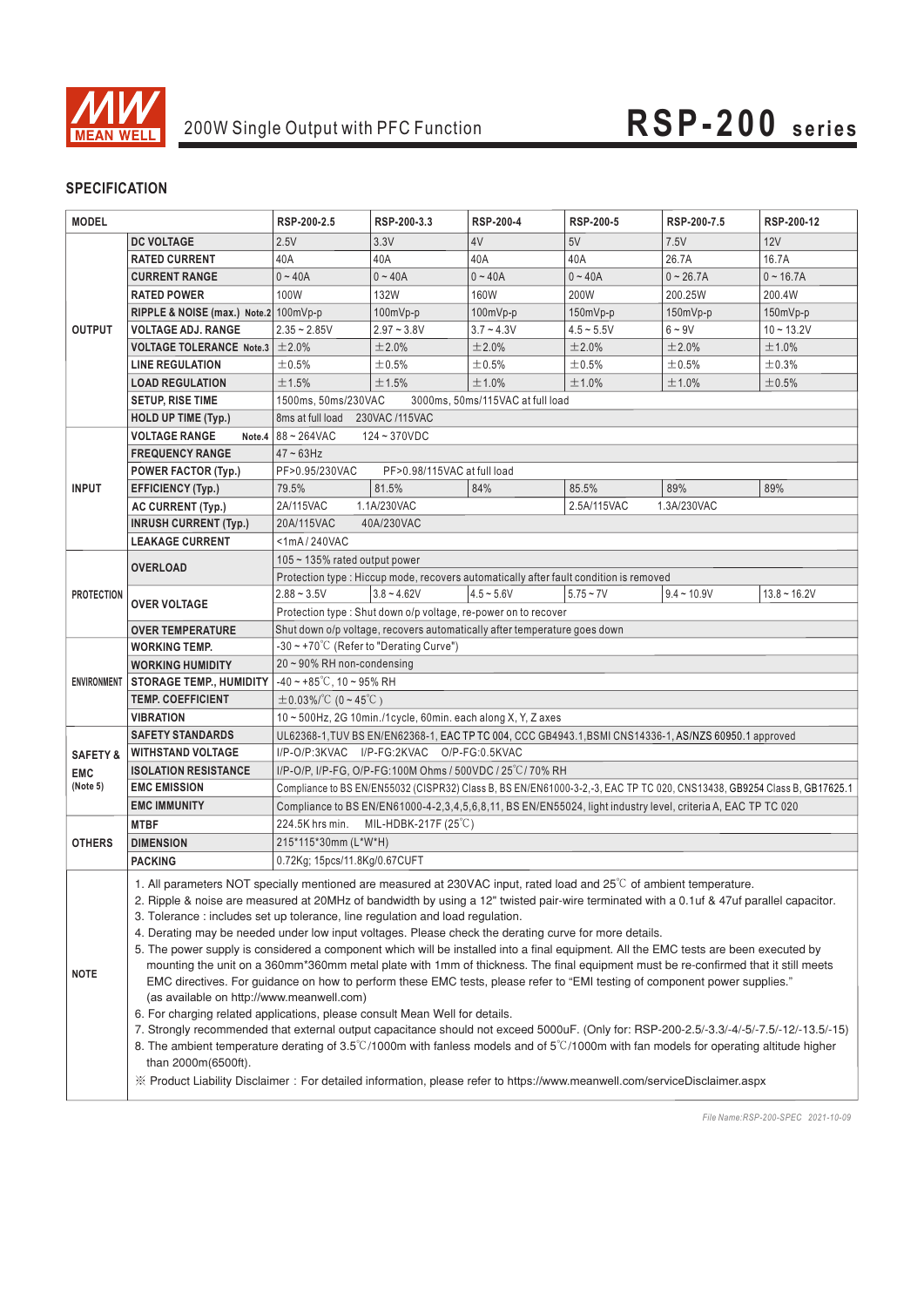

#### **SPECIFICATION**

| <b>MODEL</b>        |                                                                                                                                                                                                                                                                                                                                                                                                                                                                                                                                                                                                                                                                                                                                                                                                                                                                                                                                                                                                                                                                                                                                                                                                                                                                                                                                               | RSP-200-13.5                                                                                                            | RSP-200-15                                                     | RSP-200-24     | RSP-200-27     | RSP-200-36     | RSP-200-48   |  |  |  |
|---------------------|-----------------------------------------------------------------------------------------------------------------------------------------------------------------------------------------------------------------------------------------------------------------------------------------------------------------------------------------------------------------------------------------------------------------------------------------------------------------------------------------------------------------------------------------------------------------------------------------------------------------------------------------------------------------------------------------------------------------------------------------------------------------------------------------------------------------------------------------------------------------------------------------------------------------------------------------------------------------------------------------------------------------------------------------------------------------------------------------------------------------------------------------------------------------------------------------------------------------------------------------------------------------------------------------------------------------------------------------------|-------------------------------------------------------------------------------------------------------------------------|----------------------------------------------------------------|----------------|----------------|----------------|--------------|--|--|--|
|                     | <b>DC VOLTAGE</b>                                                                                                                                                                                                                                                                                                                                                                                                                                                                                                                                                                                                                                                                                                                                                                                                                                                                                                                                                                                                                                                                                                                                                                                                                                                                                                                             | 13.5V                                                                                                                   | 15V                                                            | <b>24V</b>     | 27V            | 36V            | 48V          |  |  |  |
| <b>OUTPUT</b>       | <b>RATED CURRENT</b>                                                                                                                                                                                                                                                                                                                                                                                                                                                                                                                                                                                                                                                                                                                                                                                                                                                                                                                                                                                                                                                                                                                                                                                                                                                                                                                          | 14.9A                                                                                                                   | 13.4A                                                          | 8.4A           | 7.5A           | 5.56A          | 4.2A         |  |  |  |
|                     | <b>CURRENT RANGE</b>                                                                                                                                                                                                                                                                                                                                                                                                                                                                                                                                                                                                                                                                                                                                                                                                                                                                                                                                                                                                                                                                                                                                                                                                                                                                                                                          | $0 - 14.9A$                                                                                                             | $0 - 13.4A$                                                    | $0 - 8.4A$     | $0 - 7.5A$     | $0 - 5.56A$    | $0 - 4.2A$   |  |  |  |
|                     | <b>RATED POWER</b>                                                                                                                                                                                                                                                                                                                                                                                                                                                                                                                                                                                                                                                                                                                                                                                                                                                                                                                                                                                                                                                                                                                                                                                                                                                                                                                            | 201.15W                                                                                                                 | 201W                                                           | 201.6W         | 202.5W         | 200.16W        | 201.6W       |  |  |  |
|                     | RIPPLE & NOISE (max.) Note.2 150mVp-p                                                                                                                                                                                                                                                                                                                                                                                                                                                                                                                                                                                                                                                                                                                                                                                                                                                                                                                                                                                                                                                                                                                                                                                                                                                                                                         |                                                                                                                         | 150mVp-p                                                       | 150mVp-p       | 200mVp-p       | 220mVp-p       | 240mVp-p     |  |  |  |
|                     | <b>VOLTAGE ADJ. RANGE</b>                                                                                                                                                                                                                                                                                                                                                                                                                                                                                                                                                                                                                                                                                                                                                                                                                                                                                                                                                                                                                                                                                                                                                                                                                                                                                                                     | $12 - 15V$                                                                                                              | $13.5 - 18V$                                                   | $20 - 26.4V$   | $26 - 31.5V$   | $32.4 - 39.6V$ | 41~56V       |  |  |  |
|                     | VOLTAGE TOLERANCE Note.3 $\pm$ 1.0%                                                                                                                                                                                                                                                                                                                                                                                                                                                                                                                                                                                                                                                                                                                                                                                                                                                                                                                                                                                                                                                                                                                                                                                                                                                                                                           |                                                                                                                         | ±1.0%                                                          | ±1.0%          | ±1.0%          | ±1.0%          | ±1.0%        |  |  |  |
|                     | <b>LINE REGULATION</b>                                                                                                                                                                                                                                                                                                                                                                                                                                                                                                                                                                                                                                                                                                                                                                                                                                                                                                                                                                                                                                                                                                                                                                                                                                                                                                                        | $\pm$ 0.3%                                                                                                              | ±0.3%                                                          | ±0.2%          | $\pm$ 0.2%     | ±0.2%          | ±0.2%        |  |  |  |
|                     | <b>LOAD REGULATION</b>                                                                                                                                                                                                                                                                                                                                                                                                                                                                                                                                                                                                                                                                                                                                                                                                                                                                                                                                                                                                                                                                                                                                                                                                                                                                                                                        | ±0.5%                                                                                                                   | ±0.5%                                                          | ±0.5%          | ±0.5%          | ±0.5%          | ±0.5%        |  |  |  |
|                     | <b>SETUP, RISE TIME</b>                                                                                                                                                                                                                                                                                                                                                                                                                                                                                                                                                                                                                                                                                                                                                                                                                                                                                                                                                                                                                                                                                                                                                                                                                                                                                                                       | 1500ms, 50ms/230VAC<br>3000ms, 50ms/115VAC at full load                                                                 |                                                                |                |                |                |              |  |  |  |
|                     | HOLD UP TIME (Typ.)                                                                                                                                                                                                                                                                                                                                                                                                                                                                                                                                                                                                                                                                                                                                                                                                                                                                                                                                                                                                                                                                                                                                                                                                                                                                                                                           | 8ms at full load 230VAC /115VAC                                                                                         |                                                                |                |                |                |              |  |  |  |
|                     | <b>VOLTAGE RANGE</b>                                                                                                                                                                                                                                                                                                                                                                                                                                                                                                                                                                                                                                                                                                                                                                                                                                                                                                                                                                                                                                                                                                                                                                                                                                                                                                                          | Note.4 $ 88 - 264$ VAC<br>124~370VDC                                                                                    |                                                                |                |                |                |              |  |  |  |
|                     | <b>FREQUENCY RANGE</b>                                                                                                                                                                                                                                                                                                                                                                                                                                                                                                                                                                                                                                                                                                                                                                                                                                                                                                                                                                                                                                                                                                                                                                                                                                                                                                                        | $47 - 63$ Hz                                                                                                            |                                                                |                |                |                |              |  |  |  |
|                     | <b>POWER FACTOR (Typ.)</b>                                                                                                                                                                                                                                                                                                                                                                                                                                                                                                                                                                                                                                                                                                                                                                                                                                                                                                                                                                                                                                                                                                                                                                                                                                                                                                                    | PF>0.95/230VAC<br>PF>0.98/115VAC at full load                                                                           |                                                                |                |                |                |              |  |  |  |
| <b>INPUT</b>        | <b>EFFICIENCY (Typ.)</b>                                                                                                                                                                                                                                                                                                                                                                                                                                                                                                                                                                                                                                                                                                                                                                                                                                                                                                                                                                                                                                                                                                                                                                                                                                                                                                                      | 89%                                                                                                                     | 89.5%                                                          | 89.5%          | 89%            | 90%            | 90%          |  |  |  |
|                     | <b>AC CURRENT (Typ.)</b>                                                                                                                                                                                                                                                                                                                                                                                                                                                                                                                                                                                                                                                                                                                                                                                                                                                                                                                                                                                                                                                                                                                                                                                                                                                                                                                      | 2.5A/115VAC                                                                                                             | 1.3A/230VAC                                                    |                |                |                |              |  |  |  |
|                     | <b>INRUSH CURRENT (Typ.)</b>                                                                                                                                                                                                                                                                                                                                                                                                                                                                                                                                                                                                                                                                                                                                                                                                                                                                                                                                                                                                                                                                                                                                                                                                                                                                                                                  | 20A/115VAC                                                                                                              | 40A/230VAC                                                     |                |                |                |              |  |  |  |
|                     | <b>LEAKAGE CURRENT</b>                                                                                                                                                                                                                                                                                                                                                                                                                                                                                                                                                                                                                                                                                                                                                                                                                                                                                                                                                                                                                                                                                                                                                                                                                                                                                                                        | $<$ 1mA/240VAC                                                                                                          |                                                                |                |                |                |              |  |  |  |
| <b>PROTECTION</b>   |                                                                                                                                                                                                                                                                                                                                                                                                                                                                                                                                                                                                                                                                                                                                                                                                                                                                                                                                                                                                                                                                                                                                                                                                                                                                                                                                               | 105 $\sim$ 135% rated output power                                                                                      |                                                                |                |                |                |              |  |  |  |
|                     | <b>OVERLOAD</b>                                                                                                                                                                                                                                                                                                                                                                                                                                                                                                                                                                                                                                                                                                                                                                                                                                                                                                                                                                                                                                                                                                                                                                                                                                                                                                                               | Protection type : Hiccup mode, recovers automatically after fault condition is removed                                  |                                                                |                |                |                |              |  |  |  |
|                     | <b>OVER VOLTAGE</b>                                                                                                                                                                                                                                                                                                                                                                                                                                                                                                                                                                                                                                                                                                                                                                                                                                                                                                                                                                                                                                                                                                                                                                                                                                                                                                                           | $15.7 - 18.4V$                                                                                                          | $18.8 - 21.8V$                                                 | $27.6 - 32.4V$ | $32.9 - 38.3V$ | $41.4 - 48.6V$ | $58.4 - 68V$ |  |  |  |
|                     |                                                                                                                                                                                                                                                                                                                                                                                                                                                                                                                                                                                                                                                                                                                                                                                                                                                                                                                                                                                                                                                                                                                                                                                                                                                                                                                                               |                                                                                                                         | Protection type: Shut down o/p voltage, re-power on to recover |                |                |                |              |  |  |  |
|                     | <b>OVER TEMPERATURE</b>                                                                                                                                                                                                                                                                                                                                                                                                                                                                                                                                                                                                                                                                                                                                                                                                                                                                                                                                                                                                                                                                                                                                                                                                                                                                                                                       | Shut down o/p voltage, recovers automatically after temperature goes down                                               |                                                                |                |                |                |              |  |  |  |
| <b>ENVIRONMENT</b>  | <b>WORKING TEMP.</b>                                                                                                                                                                                                                                                                                                                                                                                                                                                                                                                                                                                                                                                                                                                                                                                                                                                                                                                                                                                                                                                                                                                                                                                                                                                                                                                          | $-30 \sim +70^{\circ}$ C (Refer to "Derating Curve")                                                                    |                                                                |                |                |                |              |  |  |  |
|                     | <b>WORKING HUMIDITY</b>                                                                                                                                                                                                                                                                                                                                                                                                                                                                                                                                                                                                                                                                                                                                                                                                                                                                                                                                                                                                                                                                                                                                                                                                                                                                                                                       | $20 \sim 90\%$ RH non-condensing                                                                                        |                                                                |                |                |                |              |  |  |  |
|                     | <b>STORAGE TEMP., HUMIDITY</b>                                                                                                                                                                                                                                                                                                                                                                                                                                                                                                                                                                                                                                                                                                                                                                                                                                                                                                                                                                                                                                                                                                                                                                                                                                                                                                                | $-40 \sim +85^{\circ}$ C, 10 ~ 95% RH                                                                                   |                                                                |                |                |                |              |  |  |  |
|                     | <b>TEMP. COEFFICIENT</b>                                                                                                                                                                                                                                                                                                                                                                                                                                                                                                                                                                                                                                                                                                                                                                                                                                                                                                                                                                                                                                                                                                                                                                                                                                                                                                                      | $\pm$ 0.03%/°C (0 ~ 45°C)                                                                                               |                                                                |                |                |                |              |  |  |  |
|                     | <b>VIBRATION</b>                                                                                                                                                                                                                                                                                                                                                                                                                                                                                                                                                                                                                                                                                                                                                                                                                                                                                                                                                                                                                                                                                                                                                                                                                                                                                                                              | 10~500Hz, 2G 10min./1cycle, 60min. each along X, Y, Z axes                                                              |                                                                |                |                |                |              |  |  |  |
|                     | <b>SAFETY STANDARDS</b><br>UL62368-1, TUV BS EN/EN62368-1, EAC TP TC 004, CCC GB4943.1, BSMI CNS14336-1, AS/NZS 60950.1 approved                                                                                                                                                                                                                                                                                                                                                                                                                                                                                                                                                                                                                                                                                                                                                                                                                                                                                                                                                                                                                                                                                                                                                                                                              |                                                                                                                         |                                                                |                |                |                |              |  |  |  |
| <b>SAFETY &amp;</b> | <b>WITHSTAND VOLTAGE</b>                                                                                                                                                                                                                                                                                                                                                                                                                                                                                                                                                                                                                                                                                                                                                                                                                                                                                                                                                                                                                                                                                                                                                                                                                                                                                                                      | I/P-O/P:3KVAC I/P-FG:2KVAC O/P-FG:0.5KVAC                                                                               |                                                                |                |                |                |              |  |  |  |
| <b>EMC</b>          | <b>ISOLATION RESISTANCE</b>                                                                                                                                                                                                                                                                                                                                                                                                                                                                                                                                                                                                                                                                                                                                                                                                                                                                                                                                                                                                                                                                                                                                                                                                                                                                                                                   | I/P-O/P, I/P-FG, O/P-FG:100M Ohms / 500VDC / 25°C/70% RH                                                                |                                                                |                |                |                |              |  |  |  |
| (Note 5)            | <b>EMC EMISSION</b>                                                                                                                                                                                                                                                                                                                                                                                                                                                                                                                                                                                                                                                                                                                                                                                                                                                                                                                                                                                                                                                                                                                                                                                                                                                                                                                           | Compliance to BS EN/EN55032 (CISPR32) Class B, BS EN/EN61000-3-2,-3, EAC TP TC 020, CNS13438, GB9254 Class B, GB17625.1 |                                                                |                |                |                |              |  |  |  |
|                     | <b>EMC IMMUNITY</b>                                                                                                                                                                                                                                                                                                                                                                                                                                                                                                                                                                                                                                                                                                                                                                                                                                                                                                                                                                                                                                                                                                                                                                                                                                                                                                                           | Compliance to BS EN/EN61000-4-2,3,4,5,6,8,11, BS EN/EN55024, light industry level, criteria A, EAC TP TC 020            |                                                                |                |                |                |              |  |  |  |
|                     | <b>MTBF</b>                                                                                                                                                                                                                                                                                                                                                                                                                                                                                                                                                                                                                                                                                                                                                                                                                                                                                                                                                                                                                                                                                                                                                                                                                                                                                                                                   | 224.5K hrs min.<br>MIL-HDBK-217F (25°C)                                                                                 |                                                                |                |                |                |              |  |  |  |
| <b>OTHERS</b>       | <b>DIMENSION</b>                                                                                                                                                                                                                                                                                                                                                                                                                                                                                                                                                                                                                                                                                                                                                                                                                                                                                                                                                                                                                                                                                                                                                                                                                                                                                                                              | 215*115*30mm (L*W*H)                                                                                                    |                                                                |                |                |                |              |  |  |  |
|                     | <b>PACKING</b>                                                                                                                                                                                                                                                                                                                                                                                                                                                                                                                                                                                                                                                                                                                                                                                                                                                                                                                                                                                                                                                                                                                                                                                                                                                                                                                                | 0.72Kg; 15pcs/11.8Kg/0.67CUFT                                                                                           |                                                                |                |                |                |              |  |  |  |
| <b>NOTE</b>         | 1. All parameters NOT specially mentioned are measured at 230VAC input, rated load and 25°C of ambient temperature.<br>2. Ripple & noise are measured at 20MHz of bandwidth by using a 12" twisted pair-wire terminated with a 0.1uf & 47uf parallel capacitor.<br>3. Tolerance: includes set up tolerance, line regulation and load regulation.<br>4. Derating may be needed under low input voltages. Please check the derating curve for more details.<br>5. The power supply is considered a component which will be installed into a final equipment. The final equipment must be re-confirmed that<br>it still meets EMC directives. For guidance on how to perform these EMC tests, please refer to "EMI testing of component power supplies.<br>(as available on http://www.meanwell.com)<br>6. For charging related applications, please consult Mean Well for details.<br>7. Strongly recommended that external output capacitance should not exceed 5000uF. (Only for: RSP-200-2.5/-3.3/-4/-5/-7.5/-12/-13.5/-15)<br>8. The ambient temperature derating of $3.5^{\circ}$ C/1000m with fanless models and of $5^{\circ}$ C/1000m with fan models for operating altitude higher<br>than 2000m(6500ft).<br>※ Product Liability Disclaimer: For detailed information, please refer to https://www.meanwell.com/serviceDisclaimer.aspx |                                                                                                                         |                                                                |                |                |                |              |  |  |  |